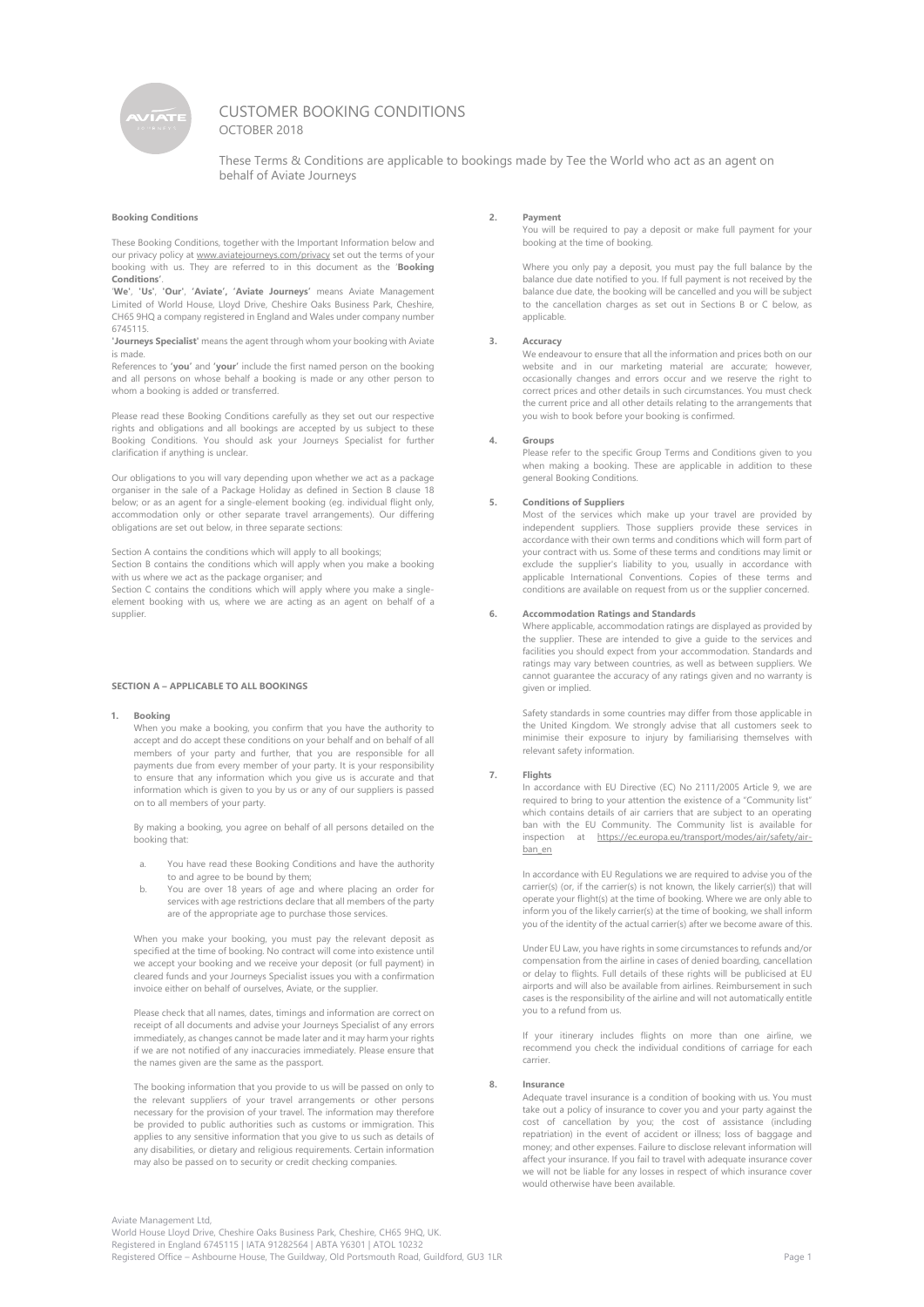### **9. Passports, Visas and Health**

We can provide general information about the passport and visa requirements for your trip, but this is for guidance only and it remains your responsibility to check the requirements before you travel. Your specific passport and visa requirements, and other immigration requirements, are your responsibility and you should confirm these with the relevant Embassies and/or Consulates prior to travel. Neither we nor the supplier accept any responsibility if you cannot travel because you have not complied with any passport, visa or immigration requirements.

We can provide general information about any health formalities required for your trip but you should check with your own doctor for your specific circumstances. Up to date travel advice can be obtained from the Foreign and Commonwealth Office, visi[t www.fco.gov.uk.](http://www.fco.gov.uk/) 

### **10. Fitness to Travel and Medical Conditions**

If you or any member of your party has any disability or medical condition which may affect your arrangements, please provide your Journeys Specialist with full details so that we can advise as to the suitability of the chosen arrangements. In any event, we must be given full details in writing at the time of booking. If we / the airline / other supplier reasonably feel unable to properly accommodate the particular needs of the person concerned, we reserve the right to decline the booking or, if full details are not given at the time of booking, cancel when we become aware of these details.

## **11. Special Requests**

If you have any special request, including but not limited to: seat and meal requests, room type, airport assistance or other general requests, you must advise your Journeys Specialist at the time of booking. Although we will endeavour to pass any reasonable requests on to the airline or relevant supplier as applicable, we regret we cannot guarantee any request will be met. Failure to meet any special request will not otherwise be a breach of contract. Confirmation that a special request has been noted or passed on or the inclusion of the special request on your confirmation invoice or any other documentation is not confirmation that the request will be met. Unless and until specifically confirmed, all special requests are subject to availability.

## **12. Behaviour**

Please be aware that the booking conditions of the supplier will normally state that your holiday arrangements can be terminated, with no refund, if the behaviour of your party falls below an acceptable standard. Suppliers will also often require you to pay for any damage you cause to the accommodation or services in resort. We are under no obligation to you if any event such as this occurs. You agree to indemnify us for the full amount of any claim (including all legal costs) made against us by the supplier or any third party as a result of your conduct.

#### **13. Financial Protection**

In relation to flight inclusive Package Holidays sold by us, the Package Travel and Linked Travel Arrangements Regulations 2018 require us to provide security for the monies that you pay and for repatriation in the event of our insolvency. We provide this security by way of our Air Travel Organiser's Licence number 10232 issued by the Civil Aviation Authority, Gatwick Airport South, West Sussex, RH6 0YR UK, telephone 03331036350, email claims@caa.co.uk. When you buy an ATOL protected flight or flight inclusive Package Holiday from us you will receive an ATOL Certificate. This lists what is financially protected, where you can get information on what this means for you and who to contact if things go wrong.

We, or the suppliers identified on your ATOL Certificate, will provide you with the services listed on the ATOL Certificate (or a suitable alternative). In some cases, where neither we nor the supplier are able to do so for reasons of insolvency, an alternative ATOL holder may provide you with the services you have bought or a suitable alternative (at no extra cost to you). You agree to accept that in those circumstances the alternative ATOL holder will perform those obligations and under your contract, you agree to pay any money outstanding to that alternative ATOL holder. However, you also agree that in some cases it will not be possible to appoint an alternative ATOL holder, in which case you will be entitled to make a claim under the ATOL scheme (or your credit card issuer where applicable).

If we, or the suppliers identified on your ATOL certificate, are unable to provide the services listed (or a suitable alternative, through an alternative ATOL holder or otherwise) for reasons of insolvency, the Trustees of the Air Travel Trust may make a payment to (or confer a benefit on) you under the ATOL scheme. You agree that in return for such a payment or benefit you assign absolutely to those Trustees any claims which you have or may have arising out of or relating to the nonprovision of the services, including any claim against us, the Journeys Specialist (or your credit card issuer where applicable). You also agree that any such claims may be re-assigned to another body, if that other body has paid sums you have claimed under the ATOL scheme.

The price of your Package Holiday includes £2.50 per person as part of the ATOL Protection Contribution (APC). This charge is included in the quoted price, taken in addition to your deposit at the time of booking and shown on your confirmation invoice. If you book arrangements other than an ATOL protected Package from us, the financial protection outlined above will not apply. Please ask us for further details.

#### **14. ABTA Membership**

We are a Member of ABTA, membership number Y6301. We are obliged to maintain a high standard of service to you by ABTA's Code of Conduct. We can also offer you ABTA's scheme for the resolution of disputes which is approved by the Chartered Trading Standards Institute. If we can't resolve your complaint, go to [www.abta.com](http://www.abta.com/) to use ABTA's simple procedure. Further information on the Code and ABTA's assistance in resolving disputes can be found on [www.abta.com.](http://www.abta.com/) You can also access the European Commission Online Dispute (ODR) Resolution platform at [http://ec.europa.eu/consumers/odr/.](http://ec.europa.eu/consumers/odr/) This ODR platform is a means of registering your complaint with us; it will not determine how your complaint should be resolved.

## **15. Force Majeure**

Except where otherwise expressly stated in these booking conditions we will not be liable or pay you compensation if our contractual obligations to you are affected by any event which we or the supplier of the service in question could not, even with all due care, foresee or avoid. These events can include, but are not limited to war, threat of war, civil strife, terrorist activity and its consequences or the threat of such activity, riot, the act of any government or other national or local authority, industrial dispute, natural or nuclear disaster, fire, chemical or biological disaster and all similar events outside our control or the control of the supplier concerned.

## **16. Law and Jurisdiction**

These terms and conditions are governed by English law and any dispute arising between the parties is subject to the exclusive jurisdiction of the courts of England and Wales. You may however choose the law and jurisdiction of Scotland or Northern Ireland if you live there and wish to do so.

# **17. Data Protection and Privacy**

Please see the data protection and privacy policy on our website [aviateworld.com/privacy](https://aviateworld.com/privacy/) for full information regarding the way in which we use and store your personal data.

# **SECTION B: PACKAGE HOLIDAY BOOKINGS**

**This section only applies to Package Holidays booked with us as Organiser. Please read this section in conjunction with Section A of these Booking Conditions.** 

# **18. Definition of Package**

A "Package Holiday" exists if you book a pre-arranged combination of at least two of the following components when sold or offered for sale at an inclusive price and when the service covers a period of more than twenty-four hours or includes overnight accommodation:

(a) transport; (b) accommodation; (c) other tourist services not ancillary to transport or accommodation and accounting for a significant proportion of the Package Holiday.

Where you have booked a Package Holiday with us, we will accept responsibility for it in accordance with these Booking Conditions as an "Organiser" under the Package Travel and Arrangements Regulations 2018.

Flight inclusive Package Holidays will include ATOL protection. You will receive an ATOL Certificate which lists what is financially protected, where you can get information on what this means for you and who to contact if things go wrong.

#### **19. Pricing**

When you book a Package Holiday with us, you must pay either a deposit, or the full balance of the total advertised price if booking within 10 weeks of departure. Where you pay only a deposit at the time of booking, full payment is due no later than 70 days prior to departure.

Occasionally some of the Package Holidays we offer are based on promotional fares or include special offers at hotels where it is necessary to issue the air tickets or pay the hotel special offer in part or in full at the time of booking, and where those suppliers concerned have booking conditions different to ours. In these circumstances the deposit payment will be the selling value of the air tickets issued and/or the pre-payment amount required for the special offer. If this applies to your booking you will be advised at the time you are quoted what the variable deposit will be for your booking. The deposit will be nonrefundable in the event of cancellation.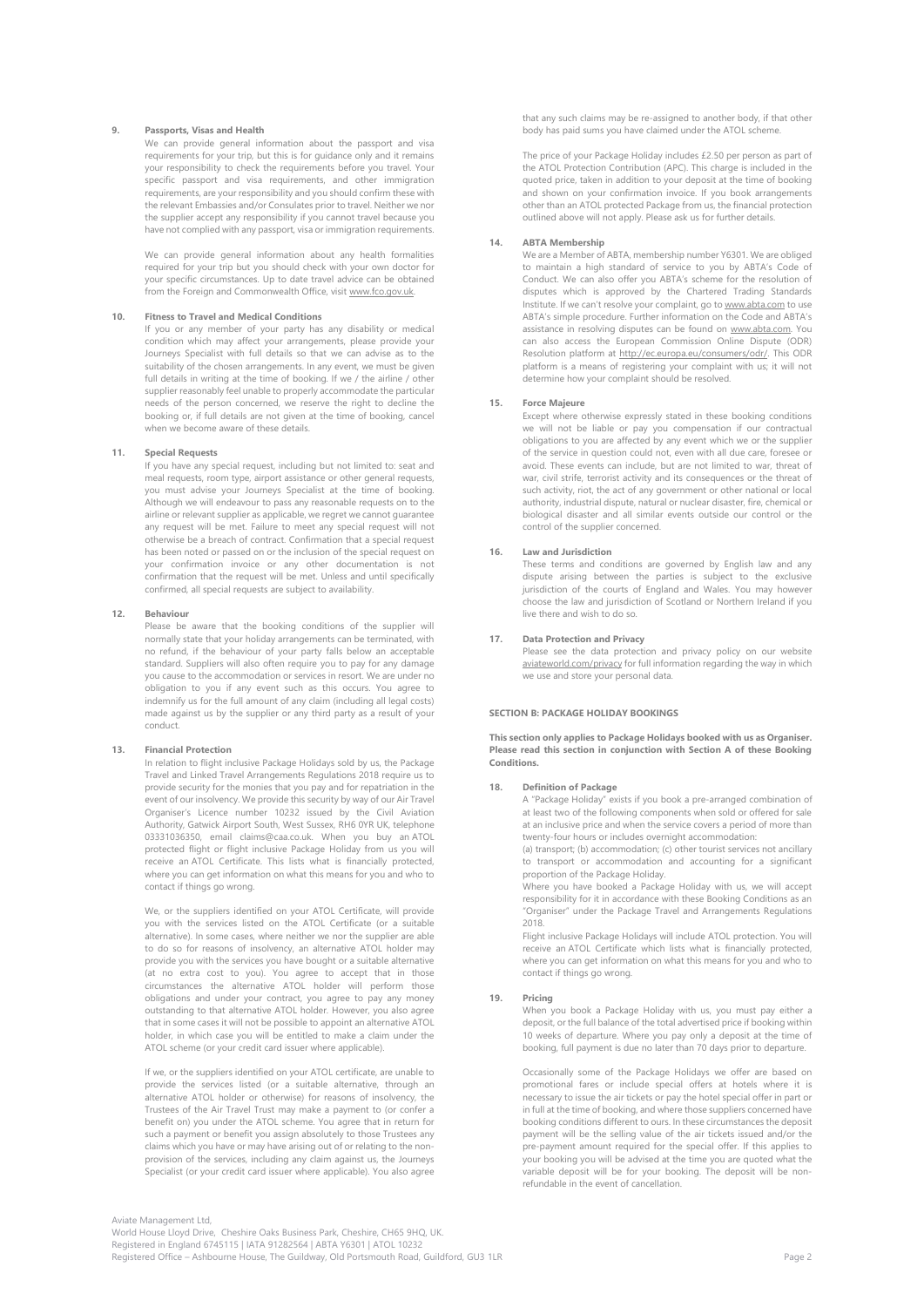We reserve the right to amend the price of unsold holidays at any time and correct errors in the prices of confirmed holidays. The price of your confirmed Package Holiday is subject at all times to changes in transport costs such as fuel, and any other airline cost changes which are part of our contracts with airlines (and their agents), operators and any other transport provider; and to changes in the currency exchange used to calculate your arrangements and to rates, dues, taxes or fees chargeable for services such as landing taxes or embarkation or disembarkation fees at ports and airports any or all of which may result in a variation of your holiday price.

We will absorb and you will not be charged for any increase equivalent to 2% of the price of your travel arrangements, which excludes insurance premiums and any amendment charges and/or additional services or travel arrangements. You will be charged for the amount over and above that, plus any applicable administration charges together with any amounts to cover agents' commission. If this means that you have to pay an increase of more than 8% of the price of your confirmed travel arrangements (excluding any insurance premiums, amendment charges and/or additional services or travel arrangements), you will have the option of accepting a change to another holiday if we are able to offer one (if this is of equivalent or higher quality you will not have to pay more but if it is of lower quality you will be refunded the difference in price), or cancelling and receiving a full refund of all monies paid to us, except for any insurance premiums and any amendment charges and/or additional services or travel arrangements. Should you decide to cancel for this reason, you must exercise your right to do so within 14 days from the issue date printed on your final invoice. There will be no change made to the price of your confirmed holiday within 20 days of your departure nor will refunds be paid during this period. We will consider an appropriate refund of insurance premiums paid if you can show that you are unable to transfer or reuse your policy. Should the price of your holiday go down due to the changes mentioned above, by more than 2% of your confirmed holiday cost, then any refund due will be paid to you. However, please note that travel arrangements are not always purchased in local currency and some apparent changes have no impact on the price of your travel due to contractual and other protection in place.

#### **20. Changes by You**

If you wish to change any part of your Package Holiday after our confirmation invoice has been issued, you must inform us in writing as soon as possible. This should be done by the first named person on the booking, which in most circumstances will be you. Whilst we will do our best to assist, we cannot guarantee that we will be able to meet your requested change. Where we can meet a request, all changes will be subject to payment of an administration fee of £75 per person per change as well as any applicable rate changes or extra costs incurred as well as any costs incurred by ourselves and any costs or charges incurred or imposed by any of our suppliers. You should be aware that these costs could increase the closer to the departure date that changes are made and you should contact us as soon as possible. Where we are unable to assist you and you do not wish to proceed with the original booking we will treat this as a cancellation by you. A cancellation fee may be payable.

You may transfer your Package to a person satisfying all the conditions of the travel arrangements (the transferee) on the condition that we are notified in writing no less than 7 days prior to the start of the Package. Both you and the Transferee will be jointly and severally responsible for the costs we incur in arranging the transfer.

Note: Certain arrangements may not be amended after they have been confirmed and any alteration could incur a cancellation charge of up to 100% of that part of the arrangements.

#### **21. If You Cancel**

If you or any other member of your party decides to cancel your confirmed Package Holiday you must notify us in writing. Your notice of cancellation will only take effect when it is received in writing by us at our offices or by email (when you receive an email response confirmation from us). Since we incur costs in cancelling your arrangements, you will have to pay the applicable cancellation charges up to the maximum shown in the table below (the cancellation charge detailed is calculated on the basis of the total cost payable by the person cancelling, excluding insurance premiums and amendment charges which are not refundable in the event of the person to whom they apply cancelling).

| within which notice of<br>Cancellation by you is<br>received | Amount of cancellation charge |
|--------------------------------------------------------------|-------------------------------|
|--------------------------------------------------------------|-------------------------------|

| More than 70 days | Loss of deposit (including any<br>additional payment requirements)           |
|-------------------|------------------------------------------------------------------------------|
| $35 - 70$ days    | 60% of total holiday price (or loss<br>of deposit whichever is the greater). |
| Less than 35 days | 100% of total holiday price                                                  |

Please note that certain arrangements, particularly flights, may not be amended after they have been confirmed and any alteration or cancellation could incur a cancellation charge of up to 100% of that part of the arrangements, in addition to the charge above.

Note: If the reason for your cancellation is covered under the terms of your insurance policy, you may be able to reclaim these charges from .<br>vour insurance provider

In the event of circumstances both unavoidable and extraordinary occurring at or in the vicinity of your destination which would lead to significant alteration to the package so as to justify cancellation, you may do so without paying termination fee. Please note there will be no entitlement to compensation in such circumstances.

#### **22. If We Make a Change or Cancel Your Package Holiday**

As we plan your holiday arrangements many months in advance we may occasionally have to make changes or cancel your booking and we reserve the right to do so at any time. However, we will not cancel your travel arrangements less than 70 days before your departure date, except for unavoidable and extraordinary reasons or failure by you to pay the final balance.

Most alterations will be minor and while we will do our best to notify you of any changes as soon as reasonably possible if there is time before your departure, we will have no other liability to you. Examples of "minor changes" include the following when made before departure:

- Any change in the advertised identity of the carrier(s) or aircraft type
- A change of outward departure time or overall length of your Package Holiday of twelve hours or less.
- A change of accommodation to another of the same or higher standard or classification.

Occasionally we may have to make a major change to your Package Holiday. We will only do so if we are constrained by circumstances beyond our control or find that we are no longer able to fulfil any special requirements that you have requested and that we have agreed to provide. Examples of "major changes" include the following, when made before departure:

- A change of accommodation area for the whole or a significant part of your time away.
- A change of accommodation to that of a lower standard or classification for the whole or a significant part of your time away.
- A change of outward departure time or overall length of your arrangements of twelve or more hours.
- A change of UK departure airport, as long as that change is not from one London airport to another London airport. London airports are Heathrow, Gatwick, Stansted, Luton and London City.
- A significant change to your itinerary, missing out one or more destinations entirely.

If we have to make a major change or cancel for any reason including Force Majeure, we will tell you as soon as possible and if there is time to do so before departure, we will offer you the choice of (for major changes)

- i) accepting the changed arrangements
- ii) having a refund of all monies paid; or
- iii) accepting an offer of alternative travel arrangements of comparable standard from us, if available (we will refund any price difference if the alternative is of a lower value).

You must notify us of your choice within 7 days of our offer. If you fail to do so we will assume that you have chosen to accept the change or alternative booking arrangements.

We reserve the right to cancel your Package Holiday if the number of persons enrolled for the Package is smaller than the minimum stated in the contract on written notice at least 20 days prior to the start of a trip lasting more than 6 days, at least 7 days prior to the start of a trip lasting between 2 and 6 days and in all other cases at least 48 hours before the start of the Package. We may also cancel your Package holiday if we are prevented from performing the contract due to unavoidable and extraordinary circumstances and notify you without undue delay prior to the start of the trip. In such circumstances you will be entitled to a full refund of payments made for the package

Aviate Management Ltd,

World House Lloyd Drive, Cheshire Oaks Business Park, Cheshire, CH65 9HQ, UK. Registered in England 6745115 | IATA 91282564 | ABTA Y6301 | ATOL 10232 Registered Office – Ashbourne House, The Guildway, Old Portsmouth Road, Guildford, GU3 1LR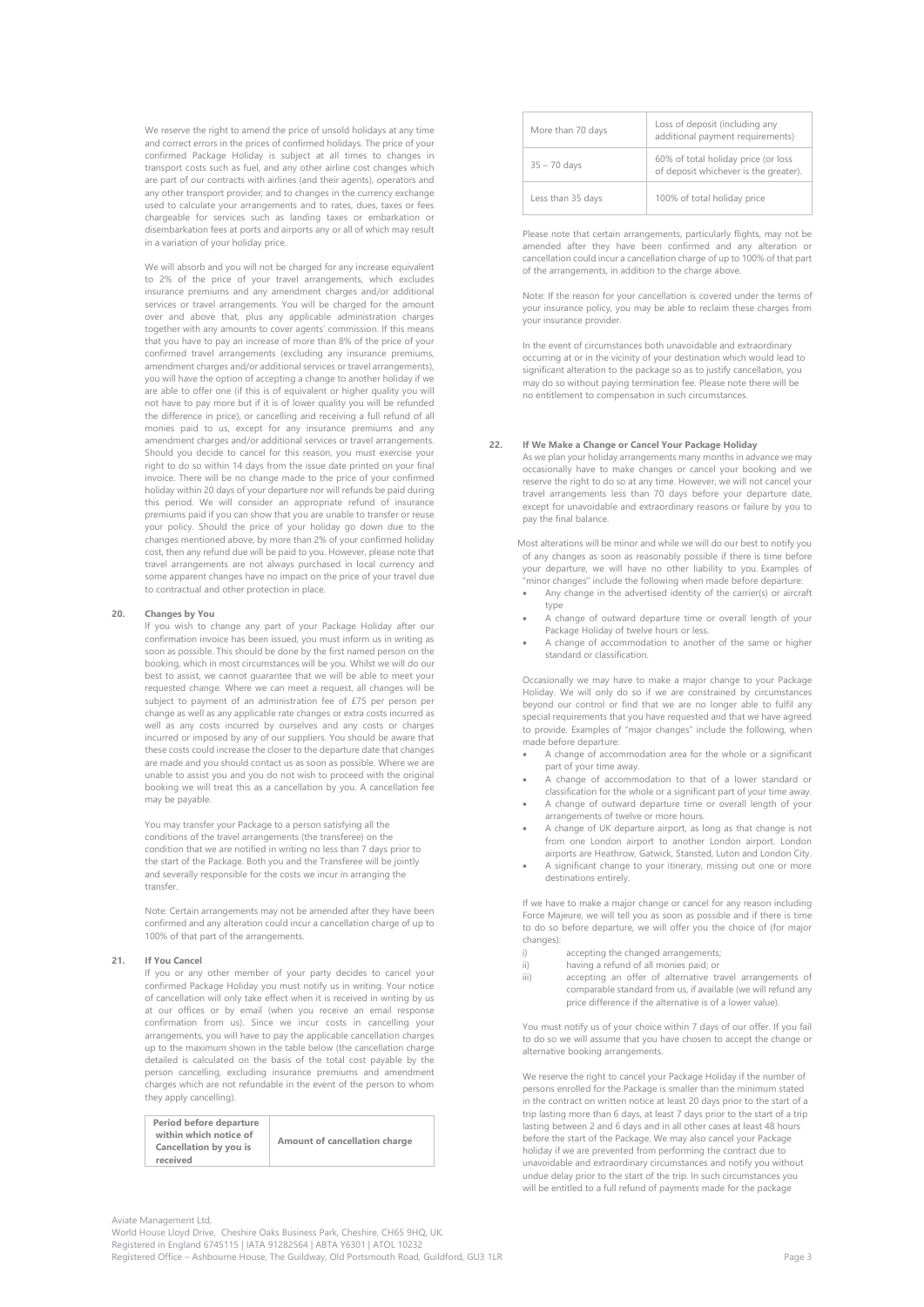within 14 days of cancellation however compensation will not be payable.

The above sets out the maximum extent of our liability for changes and cancellations and we regret we cannot meet any expenses or losses you may incur as a result of change or cancellation. In no case will we pay compensation.

The above options will not be available if we make a minor change or cancel as a result of your failure to make full payment on time or where the change(s) or cancellation by us arises out of alterations to the confirmed booking requested by you.

If we become unable to provide a significant proportion of the services that you have booked with us after you have departed, we will make alternative arrangements for you at no extra charge and, if appropriate in all the circumstances, will pay you reasonable compensation.

#### **23. Our Responsibilities to You in respect of Package Holidays**

- 1) We will accept responsibility for the arrangements we agree to provide or arrange for you as an "organiser" under the Package Travel and Linked Travel Arrangements Regulations 2018 as set out below.
- 2) It is a condition of our acceptance of liability under this clause that you notify any claim to us and our supplier(s) without undue delay following the perceived act or omission giving rise to the claim and allow us or our suppliers a reasonable period within which to remedy the situation should a remedy be possible.
- Subject to these booking conditions, if we or our suppliers perform or arrange your contracted holiday arrangements negligently, taking into consideration all relevant factors (for example following the complaints procedure as described in these conditions and the extent to which ours or our employees' or suppliers' negligence affected the overall enjoyment of your holiday), we will pay you reasonable compensation. Please note that it is your responsibility to show that we or our supplier(s) have been negligent if you wish to make a claim against us.
- 4) We will not be responsible or pay you compensation for any injury, illness, death, loss, damage, expense, cost or other claim of any description if it results from:<br>(i) the act(s) and/or omission
	- the act(s) and/or omission(s) of the person(s) affected;
	- (ii) the  $act(s)$  and/or omission(s) of a third party unconnected with the provision of the services contracted for and which were unforeseeable or unavoidable; or
	- (iii) unusual or unforeseeable circumstances beyond ours or our supplier(s) control, the consequences of which could not have been avoided even if all due care had been exercised; or
	- (iv) an event which either ourselves or suppliers could not, even with all due care, have foreseen or forestalled.
- 5) We limit the amount of compensation we may have to pay you if we are found liable under this clause:
	- (i) For loss of and/or damage to any luggage or personal possessions and money: The maximum amount we will have to pay you in respect of these claims is £25 per person in total because you are assumed to have adequate insurance in place to cover any
	- losses of this kind. (ii) For claims not falling under 3(i) above and which don't involve injury, illness or death:
		- The maximum amount we will have to pay you in respect of these claims is three times the price paid by or on behalf of the person(s) affected in total. This maximum amount will only be payable when all elements of the holiday have been impacted and you or your party has not received any benefit at all from your booking.
	- (iii) For claims in respect of international travel by air, sea and rail or any stay in a hotel:
		- The extent of our liability will in all cases be limited as if we were carriers under the appropriate Conventions, which include The Warsaw/Montreal Convention (international travel by air); The Athens Convention (with respect to sea travel); EU Regulation 392/2009 (relating to the Liability of carriers of passengers by sea in the event of accidents); The Berne/Cotif Convention (with respect to rail travel) and The Paris Convention (with respect to hotel arrangements). You can request copies of these Conventions from our offices. In addition, you agree that the operating carrier or transport company's own 'Conditions of Carriage' will apply to you on that journey. When arranging transportation for you, we rely on the terms and conditions contained within these international conventions

and those 'Conditions of Carriage'. You acknowledge that all of the terms and conditions contained in those 'Conditions of Carriage' form part of your contract with us, as well as with the transport company and that those 'Conditions of Carriage' shall be deemed to be included by reference into this contract.

- If it is impossible to ensure your return as scheduled due to unavoidable and extraordinary circumstances, we will bear the cost of necessary accommodation, if possible of the equivalent category, for a maximum of 3 nights unless varied by Union passenger rights legislation applicable to the relevant means of transport for your return. The limit does not apply to persons with reduced mobility and any persons accompanying them pregnant women and unaccompanied minors, or persons in need of specific medical assistance, provided that you notified us of these needs at least 48 hours before the start of your trip.
- c) In any circumstances in which a carrier is liable to you by virtue of the Denied Boarding Regulation 2004, any liability we may have to you under our contract with you, arising out of the same facts, is limited to the remedies provided under the Regulation as if (for this purpose only) we were a carrier. Refer to clause 7 'Flights' for further details.
- d) When making any payment, we are entitled to deduct any money which you have received or are entitled to receive from the transport provider or hotelier for the complaint or claim in question.
- Where any payment is made, the person(s) receiving it (and their parent or guardian if under 18 years) must also assign to ourselves or our insurers any rights they may have to pursue any third party and must provide ourselves and our insurers with all assistance we may reasonably require
- Please note, we cannot accept any liability for any damage, loss or expense or other sum(s) of any description: (a) which on the basis of the information given to us by you concerning your booking prior to our accepting it, we could not have foreseen you would suffer or incur if we breached our contract with you; or (b) relate to any business.
- We will not accept responsibility for services or facilities which do not form part of your booking with us. For example any excursion you book whilst away, or any service or facility which your hotel or any other supplier agrees to provide for you.

#### **24. Delays, Missed Transport Arrangements and other Travel Information** If you or any member of your party misses your flight or other transport

arrangement, it is cancelled or you are subject to a delay of over 3 hours for any reason, you must contact us and the airline or other transport supplier concerned immediately.

Under EU Law, you have rights in some circumstances to refunds and/or compensation from the airline in cases of denied boarding, cancellation or delay to flights. Full details of these rights will be publicised at EU airports and will also be available from airlines. If the airline does not comply with these rules you should complain to the Civil Aviation Authority a[t www.caa.co.uk/passengers.](http://www.caa.co.uk/passengers) Reimbursement in such cases is the responsibility of the airline and will not automatically entitle you to a refund of your holiday price from us. If, for any reason, you do not claim against the airline and make a claim for compensation from us, you must, at the time of payment of any compensation to you, make a complete assignment to us of the rights you have against the airline in relation to the claim that gives rise to that compensation payment. A delay or cancellation to your flight does not automatically entitle you to cancel any other arrangements even where those arrangements have been made in conjunction with your flight.

#### **25. Complaints**

If you have a problem whilst on holiday, this must be reported to the service provider or our local representative immediately. You must, as a strict condition of your booking, obtain a written record of your complaint from the service provider or their representative at the time the issue arose.

If you fail to follow this procedure the service provider will have been deprived of the opportunity to investigate and rectify your complaint whilst you were in resort and this may affect your rights under this contract.

If your complaint is not resolved locally, please follow this up within 28 days of your return home by writing to your Journeys Specialist, giving your booking reference and all other relevant information.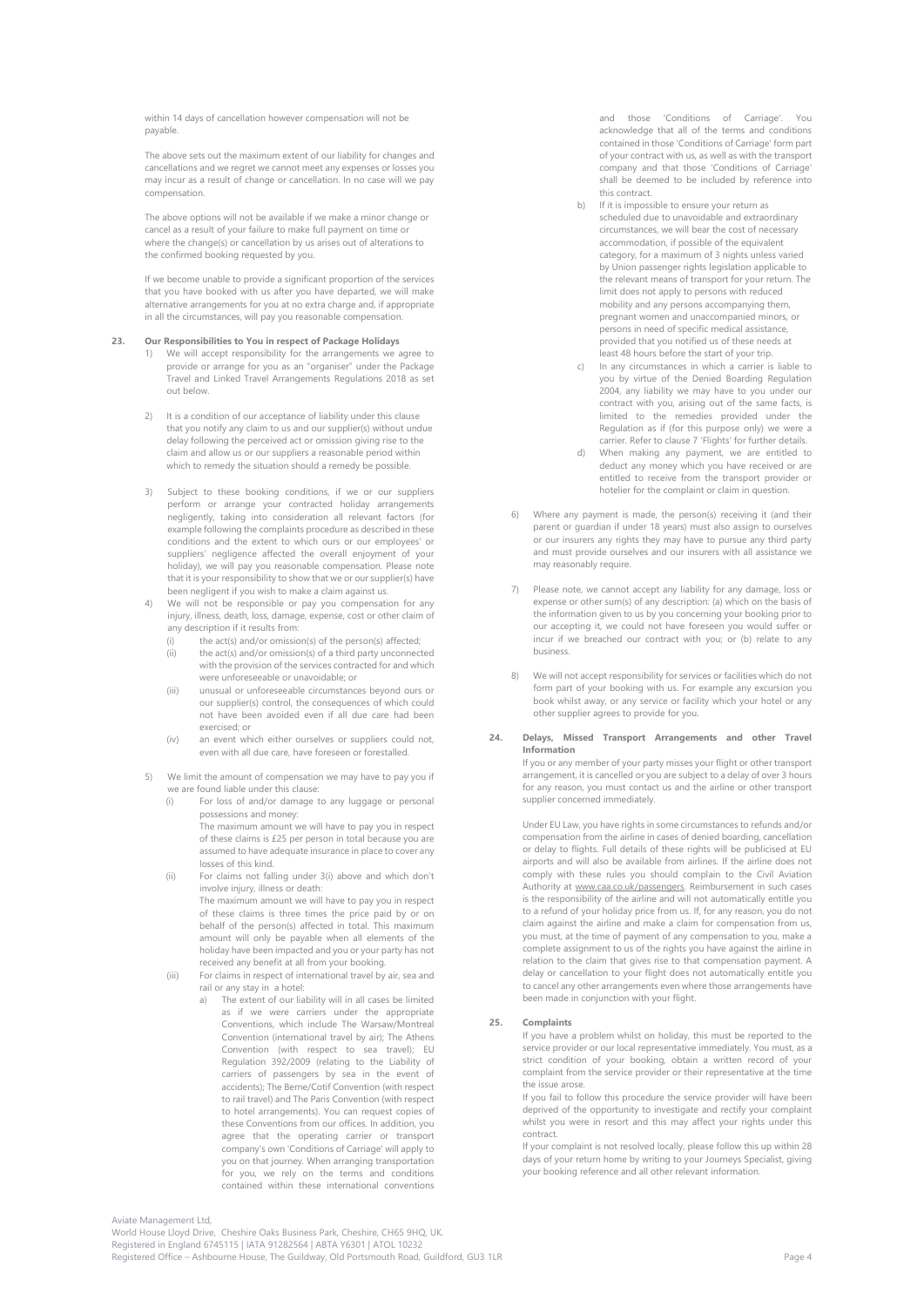## **SECTION C – AGENCY BOOKINGS**

**This section applies to all single element bookings (including but not limited to accommodation only or flight only bookings). Please read this section in conjunction with Section A of these Booking Conditions.** 

#### **26. Your Contract**

Occasionally, we will advertise products for sale which have been organised by other suppliers. We take bookings for such products in our role as an agent on behalf of the supplier in question. Where we are acting as an agent you will not be entering into a contract with us for the products and we will not be providing the products in question. Instead, any booking you make will be with the relevant travel service provider.

As an agent, we accept no responsibility for the acts or omissions of the supplier or for the services provided by the supplier. The supplier's terms & conditions will apply to your booking and we advise you to read these carefully as they will contain important information about your booking. Please ask us for copies of these if you do not have them.

## **27. Changes by You**

Any cancellation or amendment request must be sent to us in writing, by email or post, and will take effect from the day we receive it. Please ensure that you have received written confirmation of any changes to your booking prior to travel. Amendments and cancellations can only be accepted in accordance with the terms and conditions of the supplier of your arrangements. The supplier may charge the cancellation or amendment charges shown in their booking conditions (which may be as much as 100% of the cost of the travel arrangements and will normally increase closer to the date of departure). In addition, we may ask you to pay an administration fee of £75 per person for any amendments. You will be notified of the exact charges at the time of amendment or cancellation and it is recommended that you contact us prior to amendment or cancellation in order to confirm the charges applicable.

Please note: Certain arrangements may not be amended after they have been confirmed and any alteration could incur a cancellation charge of up to 100% of that part of the arrangements.

#### **28. If You Cancel**

If you or any other member of your party decides to cancel your confirmed booking you must notify us in writing. Your notice of cancellation will only take effect when it is received in writing by us at our offices or by email (when you receive an email response confirmation from us). Since we incur costs in cancelling your arrangements, you will have to pay the applicable cancellation charges up to the maximum shown in the table below (the cancellation charge detailed is calculated on the basis of the total cost payable by the person cancelling, excluding insurance premiums and amendment charges which are not refundable in the event of the person to whom they apply cancelling).

| Period before departure<br>within which notice of<br>Cancellation by you is<br>received | Amount of cancellation charge                                                |
|-----------------------------------------------------------------------------------------|------------------------------------------------------------------------------|
| 70 days or more                                                                         | Loss of deposit (including any<br>additional payment requirements)           |
| $35 - 69$ days                                                                          | 60% of total booking price (or loss<br>of deposit whichever is the greater). |
| Less than 35 days                                                                       | 100% of total booking price                                                  |

Please note that certain arrangements, particularly flights, may not be amended after they have been confirmed and any alteration or cancellation could incur a cancellation charge of up to 100% of that part of the arrangements, in addition to the charge above.

Note: If the reason for your cancellation is covered under the terms of your insurance policy, you may be able to reclaim these charges from your insurance provider.

# **29. Changes or Cancellations by the Supplier**

We will inform you of any changes or cancellations made by the supplier as soon as reasonably possible. If the supplier offers alternative arrangements or a refund, you will need to let us know your choice within the stipulated time frame. If you fail to do so the supplier is entitled to assume you wish to receive a full refund. We accept no liability for any changes or cancellations made to your arrangements by the supplier under your contract with them.

## **30. Payment**

If you have paid a deposit, you must pay the full balance by the balance due date notified to you. If full payment is not received by the balance due date, we will notify the supplier who may cancel your booking and charge the cancellation fees set out in their booking conditions. In this event we will also charge you an administration fee of £75. Except where otherwise advised or stated in the booking conditions of the supplier concerned, all monies you pay to us for arrangements will be held on behalf of the supplier(s) concerned.

#### **31. Our Responsibility for Your Booking**

Your contract is with the supplier and their booking conditions will apply to your booking. As agent, we accept no responsibility for the actual provision of the arrangements. Our responsibilities are limited to making the booking in accordance with your instructions. We accept no responsibility for any information about the arrangements that we pass on to you in good faith. However, in the event that we are found liable to you on any basis whatsoever, our maximum liability to you is limited to twice the cost of the commission earned in relation to your booking (or the appropriate proportion of this if not everyone on the booking is affected). We do not exclude or limit any liability for death or personal injury that arises as a result of our negligence or that of any of our employees whilst acting in the course of their employment.

## **32. Complaints**

Where we are acting as agent, the contract for your arrangements is between you and the supplier and any queries or concerns should be addressed to them. If you have a problem whilst on holiday, this must be reported to the representative / supplier or their local supplier or agent immediately. If you fail to follow this procedure there will be less opportunity to investigate and rectify your complaint. The amount of compensation you may be entitled to may be reduced or you may not receive any at all depending upon the circumstances.

If you wish to complain when you return home, write to the supplier. You will see the name and address plus contact details in any confirmation documents we send you. Please contact your Journeys Specialist for any assistance with this.